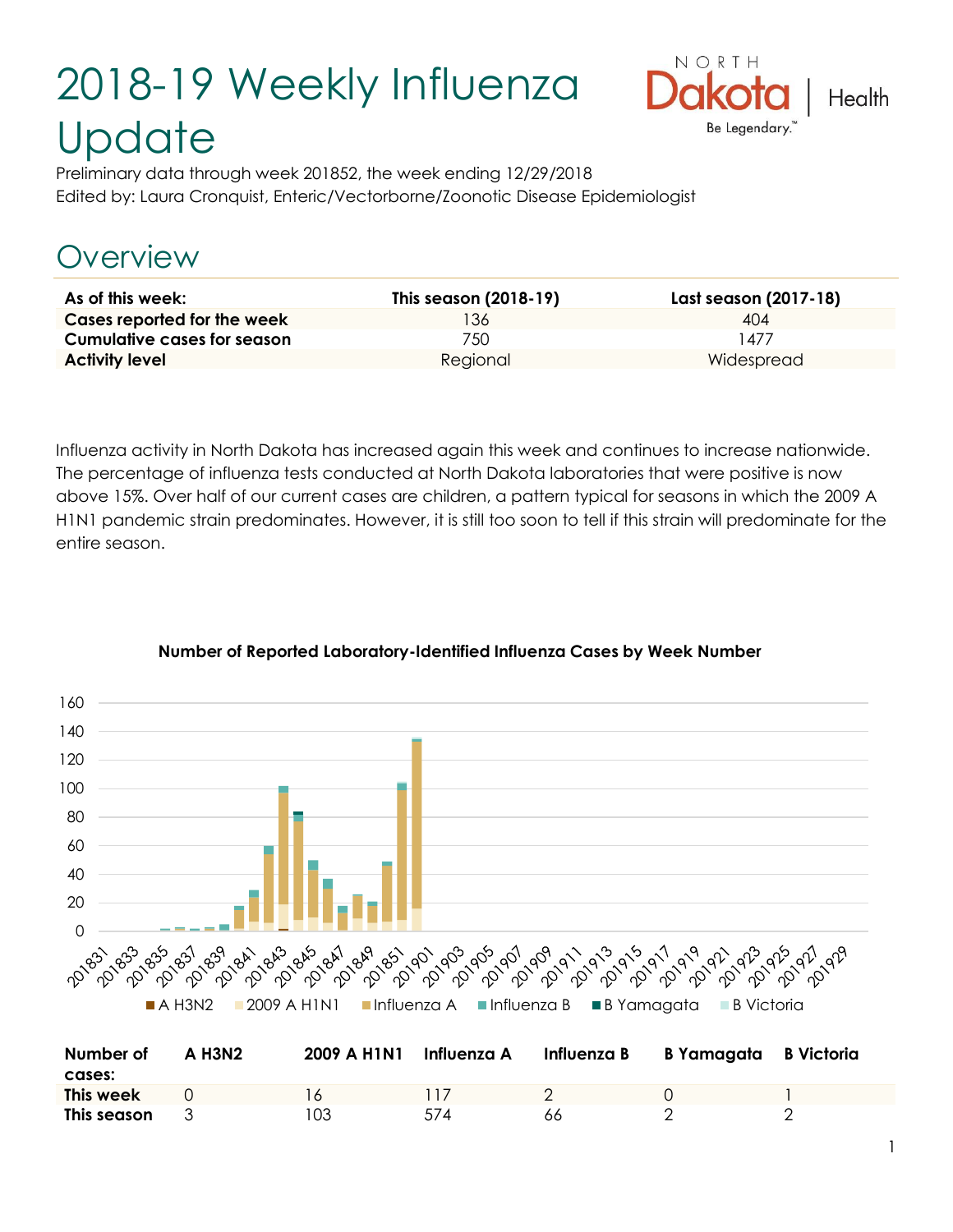Laboratory-confirmed influenza is a reportable disease in North Dakota. Influenza "cases" include people that have tested positive for influenza in a healthcare setting. It does not include people with influenza who did not seek healthcare, or who were diagnosed without a lab test, which is common. The true number of people with influenza in North Dakota is underrepresented, but case data allows us to see where and in what populations influenza is circulating. It also provides context regarding how the current season compares with previous seasons. Find more information about cases on [www.ndflu.com.](file://///nd.gov/doh/DOH-DATA/MSS/DC/PROGRAM/IMMUNE/Immunize/Influenza/Inf18-19/Surveillance/Weekly%20Summaries/www.ndflu.com)





Cases by County

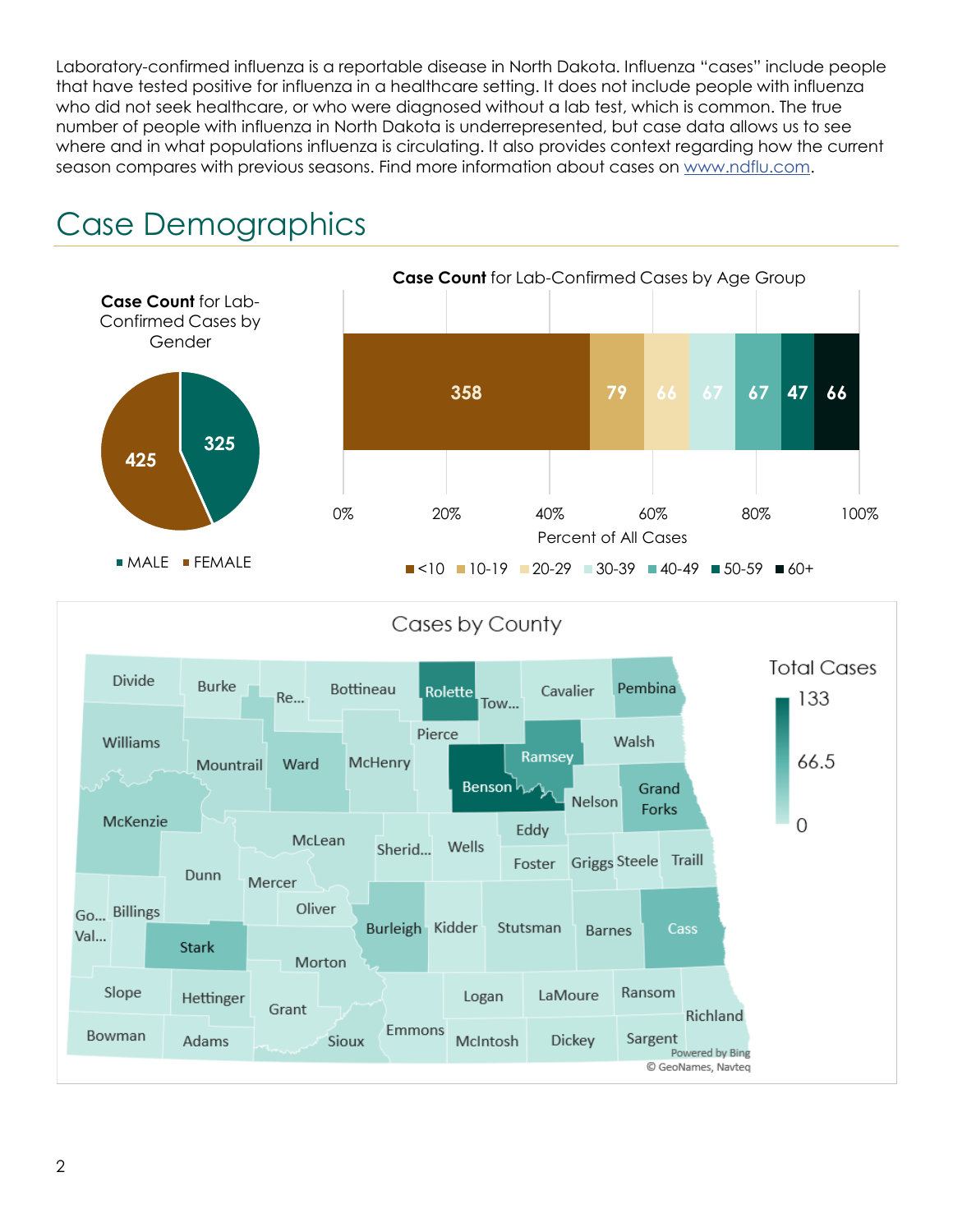# **Outbreaks**

During the influenza season, influenza outbreaks are common anywhere people gather, including schools, child care centers, and health care facilities. Outbreaks of influenza or influenza-like illness may be reported to the NDDoH. The following outbreaks have been reported this season:

| Setting                                               | <b>Number of outbreaks</b> | Identified pathogens                                             |
|-------------------------------------------------------|----------------------------|------------------------------------------------------------------|
| Long Term Care, Basic Care,<br><b>Assisted Living</b> | 3                          | 1 flu A/flu B; 1 rhinovirus/Haemophilus<br>influenzae; 1 unknown |
| <b>Schools</b>                                        |                            |                                                                  |
| <b>Child Care Centers</b>                             |                            | l influenza A                                                    |

# Surveillance Programs

In addition to case reporting, the NDDoH uses a variety of information sources to fully describe what is happening during the influenza season.

#### **Hospitalizations**

This season, the NDDoH has introduced a new influenza hospitalization surveillance program. Select North Dakota hospitals report the number of influenza-related hospitalizations weekly to the NDDoH. Because this surveillance methodology is new, hospitalization numbers this year may not be comparable to those seen in previous years.



**Total number of hospitalizations: This week** 6 **This season** 35

### **Deaths**

Data on pneumonia and influenza deaths is obtained from Vital Records and based on the cause of death listed on the death certificate.



**Total number of deaths for the season: Pneumonia** 160 **Influenza** 3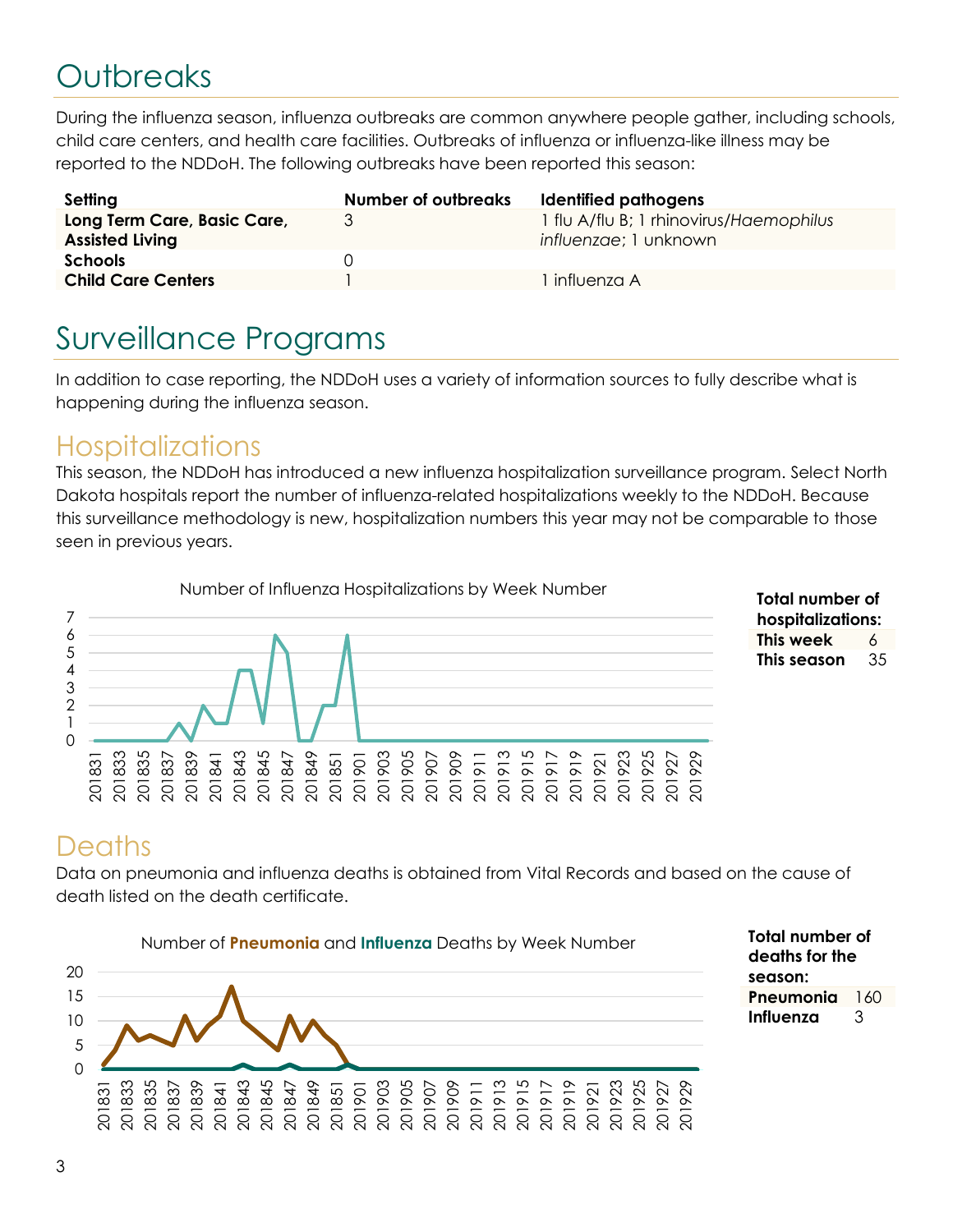#### Outpatient Influenza-like Illness

The NDDoH participates in the national U.S. Outpatient Influenza-like Illness Surveillance Network (ILINet). Data from participating outpatient providers in North Dakota are pooled to create a state-wide estimate for the weekly percent of healthcare visits due to influenza-like illness (ILI). Patients presenting with a fever of 100ºF or greater and a cough and/or sore throat are considered to have ILI. For more information on state and national ILINet data, see [FluView Interactive.](https://gis.cdc.gov/grasp/fluview/fluportaldashboard.html)



| Percent of Outpatient Visits Due to Influenza-like Illness by Week, Current and |
|---------------------------------------------------------------------------------|
| Previous Season                                                                 |

| Week<br><b>Number</b> | <b>Percent ILI</b> | # ILI 0-4<br>age group | # ILI 5-24<br>age group | # ILI 25-49<br>age group | # ILI 50-64<br>age group | # ILI 65+<br>age group | Total #<br>visits |
|-----------------------|--------------------|------------------------|-------------------------|--------------------------|--------------------------|------------------------|-------------------|
|                       |                    |                        |                         |                          |                          |                        |                   |
| 201849                | 0.84%              | 12                     |                         |                          |                          |                        | 3339              |
| 201850                | $1.29\%$           | 10                     | , Q                     | 10                       |                          |                        | 3565              |
| 201851                | 0.84%              | 12                     |                         |                          |                          |                        | 3945              |
| 201852*               | $2.56\%$           | 19                     | 10                      |                          |                          |                        | 1835              |

\* Reports have not been received from all facilities for MMWR week 52.

#### Sentinel Laboratory Data

The NDDoH receives influenza and RSV testing data from participating sentinel laboratories across the state. The total number of positive tests and the total number of tests conducted are reported and used to create a state-wide percent positivity statistic. For influenza, percent positivity of 10% or greater indicates "season level" influenza activity.

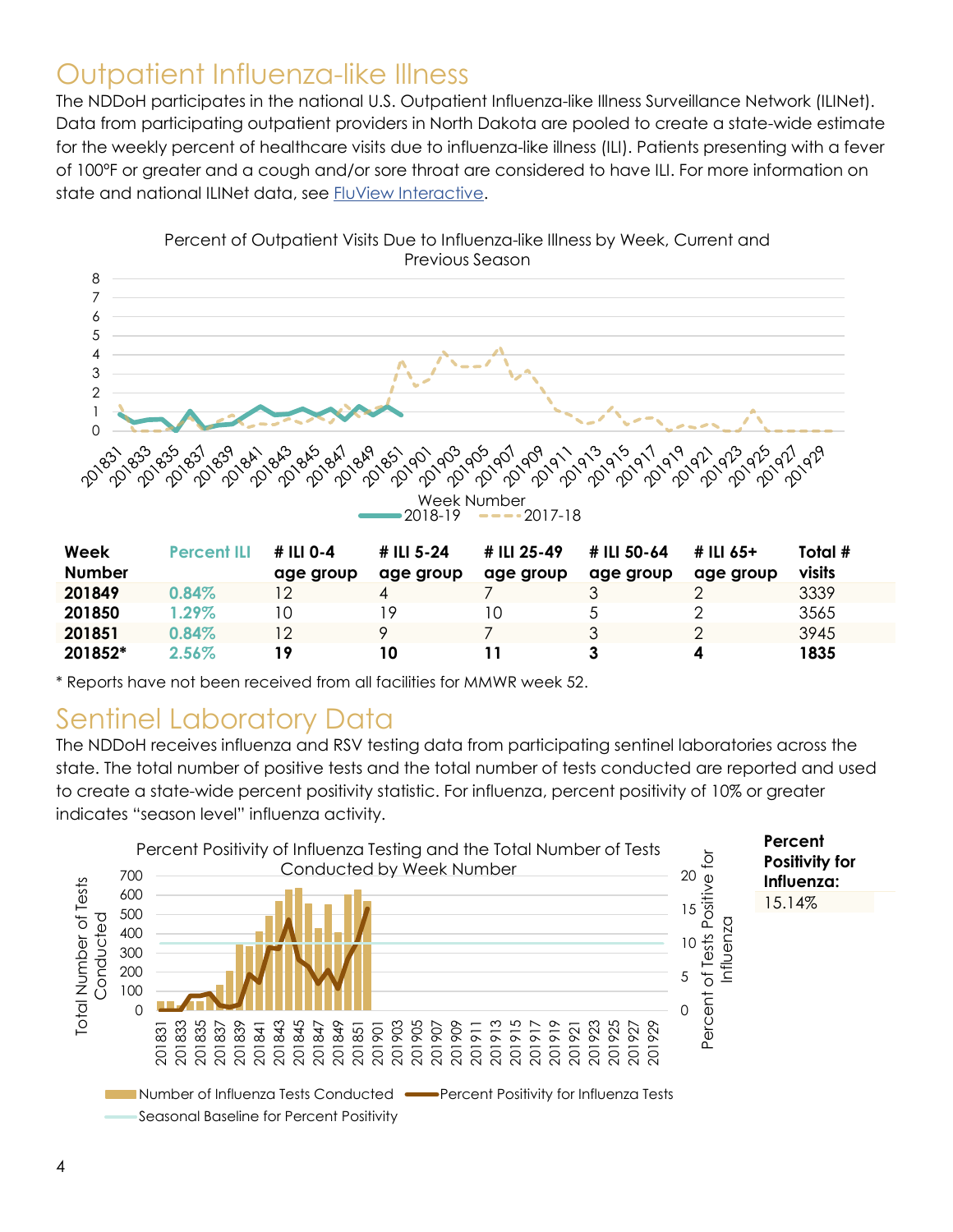

#### School Absenteeism

During the influenza season, increases in school absenteeism data can be used as an early indicator for influenza circulation. The NDDoH received absenteeism data from a majority of schools in the state. Data here include absences for all reasons.



# Multi-season Comparison